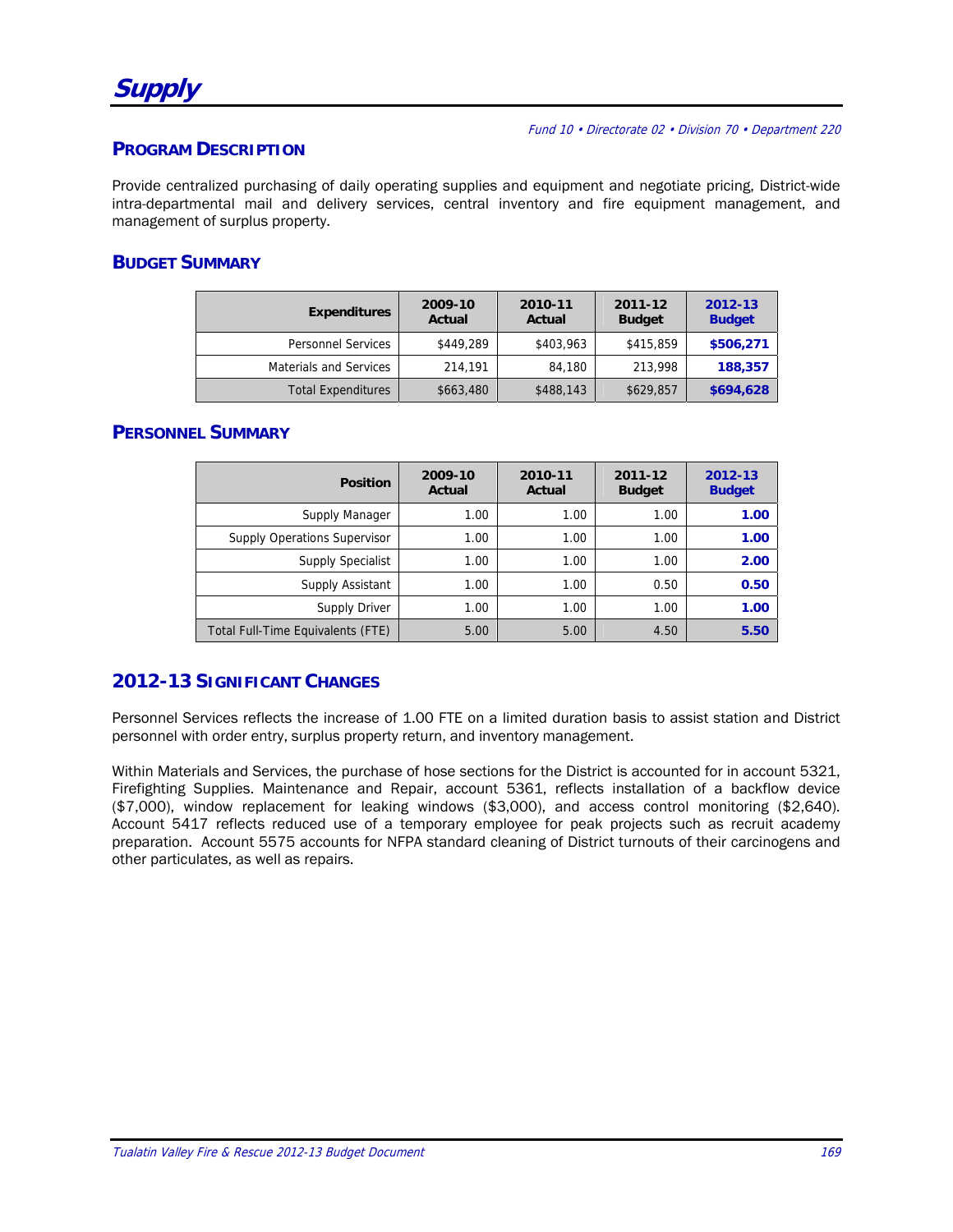# **STATUS OF 2011-12 SERVICE MEASURES**

 Continue participation with testing MUNIS upgrades and provide feedback to improve functionality of the inventory module.

| Goal(s):<br>Service Type(s):<br>Measured By: | VII<br>Essential<br>Automation of manual processes and improved efficiencies for overall<br>staff time and business operations. Ability to discontinue use of<br>temporary methods currently required to process daily operational<br>tasks.                                                                                                                                                  |
|----------------------------------------------|-----------------------------------------------------------------------------------------------------------------------------------------------------------------------------------------------------------------------------------------------------------------------------------------------------------------------------------------------------------------------------------------------|
| <b>Status or Outcome:</b>                    | Supply continues to partner with other departments to test upgrades as<br>implemented. Automated reports have been created to simplify<br>inventory management and order processing. Supply will continue to<br>engage in upgrades and seek improvements as part of its routine<br>business. This Service Measure has served its purpose and will not<br>move forward to fiscal year 2012-13. |

• Strengthen and build partnerships within regional fire agencies and the business community to streamline delivery of services.

| Goal(s):                  | VI. VII                                                                                                                                                                                                                                                                                                                           |
|---------------------------|-----------------------------------------------------------------------------------------------------------------------------------------------------------------------------------------------------------------------------------------------------------------------------------------------------------------------------------|
| Service Type(s):          | Essential                                                                                                                                                                                                                                                                                                                         |
| Measured By:              | Use of contracts, common vendors and products, and advances in<br>management of services provided.                                                                                                                                                                                                                                |
| <b>Status or Outcome:</b> | Supply continues to network with other agencies through the Regional<br>Logistics meetings. Opportunities to partner on contracts and<br>purchases, as well as research and development efforts and outcomes<br>are frequently discussed. Supply has also increased its use of vendor<br>services to help address customer needs. |

 Continue to update policies and procedures to align with MUNIS and implementation of Vendor Direct Order and Delivery methods.

| Goal(s):                  | VI. VII                                                                                                                                                                          |
|---------------------------|----------------------------------------------------------------------------------------------------------------------------------------------------------------------------------|
| Service Type(s):          | Essential                                                                                                                                                                        |
| Measured By:              | Resource utilization data captured in the work order module.                                                                                                                     |
| <b>Status or Outcome:</b> | Staff continues to work with customers and partners to provide                                                                                                                   |
|                           | documentation and training videos supporting the move to vendor direct<br>ordering. This will be an ongoing effort as upgrades are implemented<br>and business changes are made. |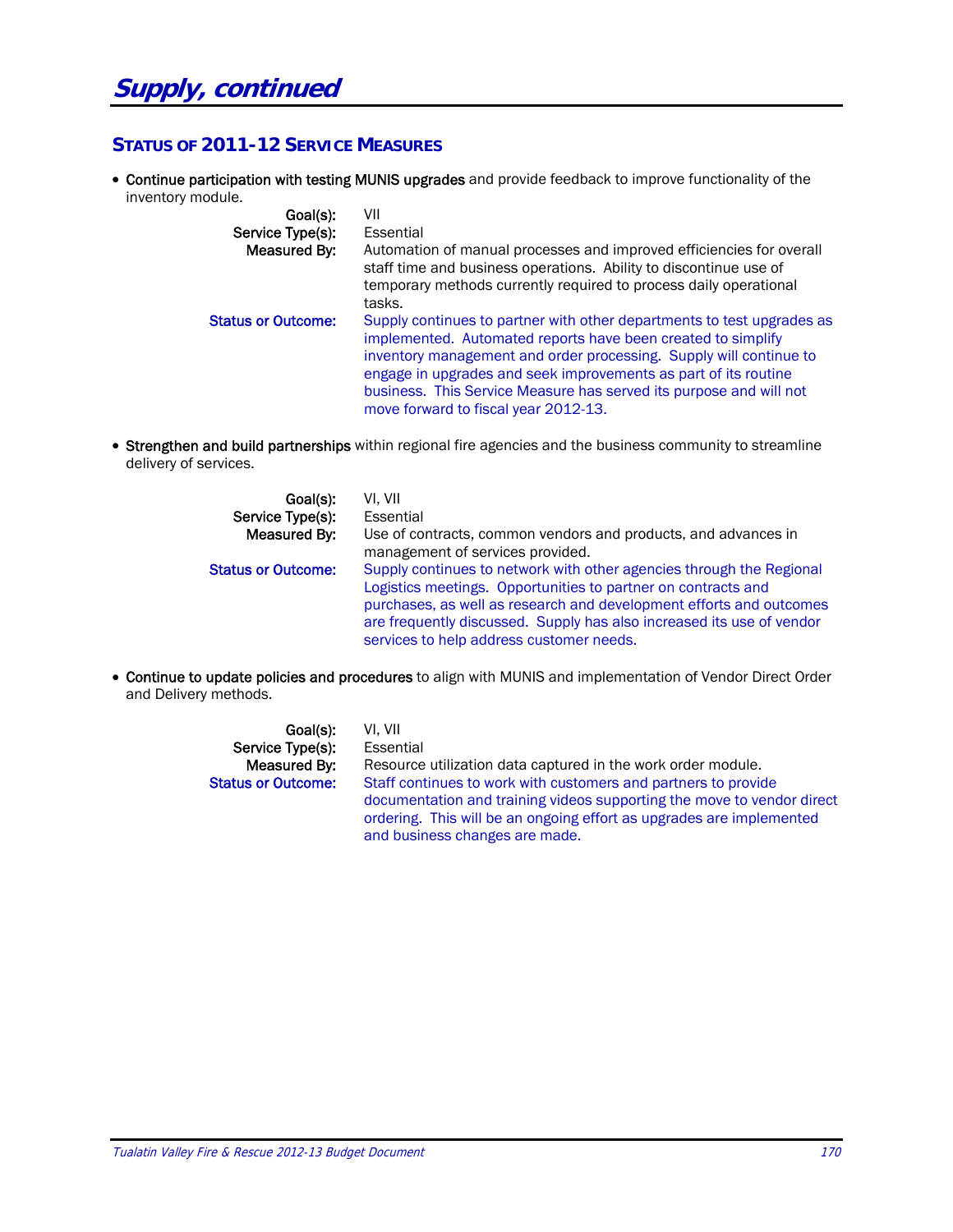# **STATUS OF 2011-12 CHANGE STRATEGIES**

Research and test alternative methods for internal distribution of mail and supplies.

| Goal(s)/Call(s) for Action: | VI/B, VII/B                                                                                                                                                                                                                                                                                                                                                                                                                                                                                                                                                                                        |
|-----------------------------|----------------------------------------------------------------------------------------------------------------------------------------------------------------------------------------------------------------------------------------------------------------------------------------------------------------------------------------------------------------------------------------------------------------------------------------------------------------------------------------------------------------------------------------------------------------------------------------------------|
| <b>Budget Impact:</b>       | Increase required                                                                                                                                                                                                                                                                                                                                                                                                                                                                                                                                                                                  |
| Duration:                   | Year 1 of 1                                                                                                                                                                                                                                                                                                                                                                                                                                                                                                                                                                                        |
| <b>Budget Description:</b>  | Anticipate increased commercial shipping expenses.                                                                                                                                                                                                                                                                                                                                                                                                                                                                                                                                                 |
| Partner(s):                 | District-wide                                                                                                                                                                                                                                                                                                                                                                                                                                                                                                                                                                                      |
| <b>Status or Outcome:</b>   | The impact of implementing the vendor direct ordering and delivery has<br>enabled Supply to increase the use of the smaller cargo van for the<br>majority of deliveries, resulting in fuel savings. The use of vendor direct<br>delivery has been the primary focus. The use of commercial deliveries<br>from Supply to other District facilities was placed on hold due to the<br>increase of vendor direct deliveries. The use of vendor representatives<br>to handle product exchanges and customer issues on site at the<br>stations increased, limiting the unnecessary involvement of staff. |

 Streamline organization of work order activity codes to capture resource utilization and opportunities for improvements to services.

| Goal(s)/Call(s) for Action:<br><b>Budget Impact:</b><br>Duration: | VI/E, VII/D<br>Increase required<br>Ongoing                                                                                                                                                                                                                                              |
|-------------------------------------------------------------------|------------------------------------------------------------------------------------------------------------------------------------------------------------------------------------------------------------------------------------------------------------------------------------------|
| <b>Budget Description:</b>                                        | Anticipate continued requirement of staff time as staff adjusts to the<br>maintenance and increased use of this module.                                                                                                                                                                  |
| Partner(s):                                                       | Logistics, Finance                                                                                                                                                                                                                                                                       |
| <b>Status or Outcome:</b>                                         | Supply continues to work with Logistics partners to identify opportunities<br>to streamline and align common areas of data collection. Changes have<br>been made to Supply's activity codes to improve data collection and<br>align reporting outcomes with other Logistics departments. |

 Work with Logistics departments to identify opportunities for combining support of common tasks and projects.

| Goal(s)/Call(s) for Action:<br><b>Budget Impact:</b><br>Duration:<br><b>Budget Description:</b> | $VI/B$ and $D$<br>Resource neutral<br>Year 1 of 1<br>Identify common functions between departments and opportunities<br>where completion of daily tasks can be absorbed through the use of<br>existing resources.                                                                                                                                                                                                                                                                                                                                                                                                                                                     |
|-------------------------------------------------------------------------------------------------|-----------------------------------------------------------------------------------------------------------------------------------------------------------------------------------------------------------------------------------------------------------------------------------------------------------------------------------------------------------------------------------------------------------------------------------------------------------------------------------------------------------------------------------------------------------------------------------------------------------------------------------------------------------------------|
| Partner(s):<br><b>Status or Outcome:</b>                                                        | Fleet, Facilities, Logistics Administration<br>Supply continues to look for opportunities to eliminate duplicate efforts<br>and utilize existing resources. Work order and SharePoint management<br>have transferred from the temporary Supply Administrative Assistant<br>(AA) to the Logistics AAs. The Logistics AAs participate in Supply<br>meetings to increase their knowledge of Supply's business and to<br>understand upcoming projects requiring their involvement. Additional<br>tasks such as inventory requisition posting and Metro West order<br>processing were assumed by Logistics AAs due to the completion of<br>Supply's temporary AA position. |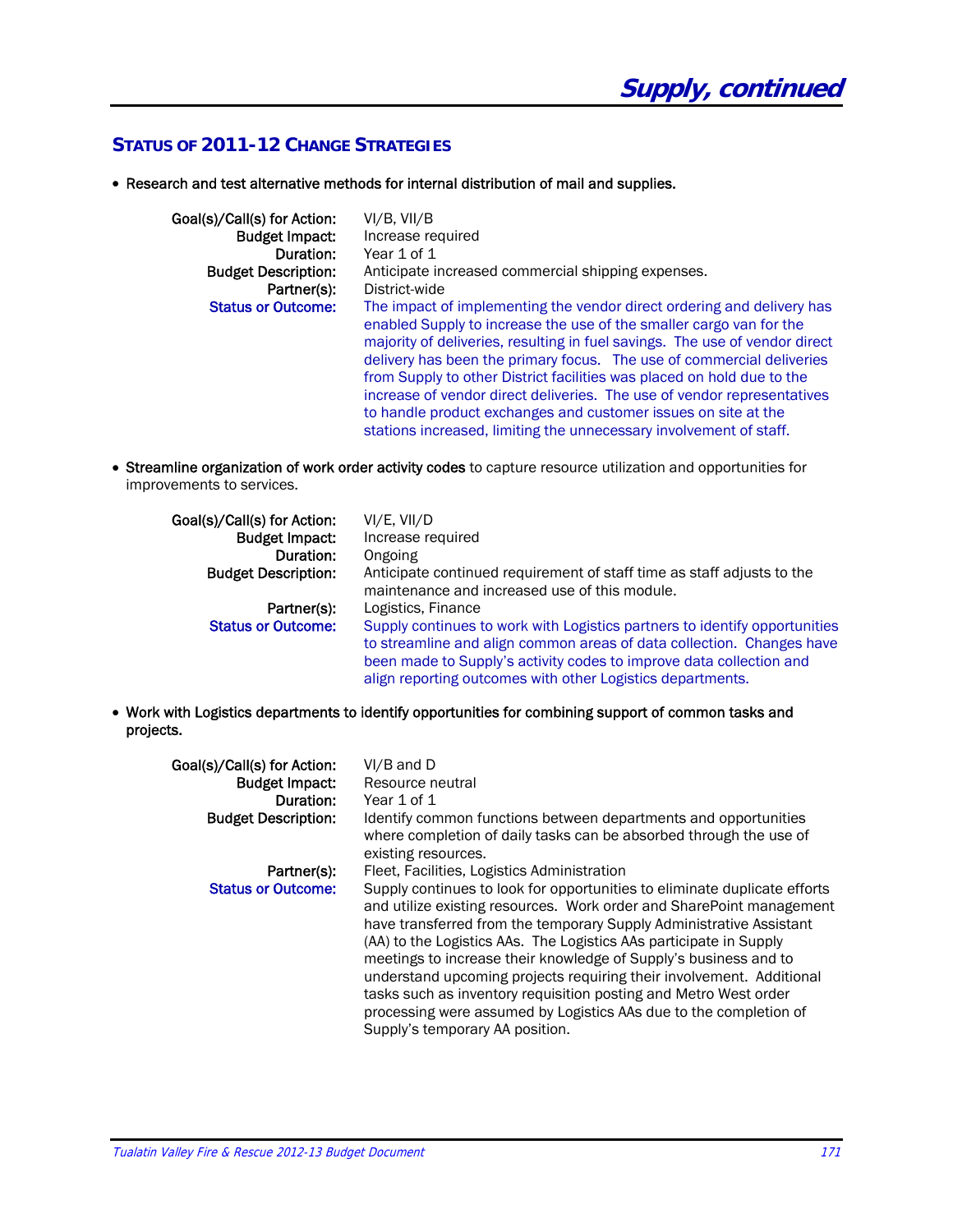#### **ADDITIONAL 2011-12 ACCOMPLISHMENTS**

- Provided uniforms, protective equipment, and supplies for academy members SAFER, Fall Volunteer, 12- 01 Career, Spring Community Academy.
- Deputy Fire Marshal and Public Affairs Officer Uniform upgrades.
- Implemented vendor direct order and delivery procedures for station, office, and janitorial supplies.
- MUNIS 9.2 upgrade scenario testing.
- Facilitated the receipt of over \$40,000 worth of EMS supplies through the Metro West resupply program.

# **2012-13 SERVICE MEASURES**

| <b>Service Measure</b>                                         | 2009-10<br><b>Actual</b> | 2010-11<br>Actual | 2011-12<br><b>Estimated</b> | 2012-13<br><b>Projected</b> |
|----------------------------------------------------------------|--------------------------|-------------------|-----------------------------|-----------------------------|
| <b>Procurement Service Labor</b><br><b>Hours</b>               | *Not<br>Available        | 1.970             | 1,616                       | 1,550                       |
| <b>Inventory and Special Request</b><br><b>Purchase Orders</b> | 3,350                    | 1,093             | 1,288                       | 1,200                       |
| <b>Warehousing Service Labor</b><br><b>Hours</b>               | *Not<br>Available        | 3,415             | 3,000                       | 2,980                       |
| Stocked Inventory Items                                        | 1,054                    | 8984              | 818                         | 657                         |
| Non-Stock/Just In Time and Special<br>Order Items              | 651                      | 700 <sup>4</sup>  | 731                         | 750                         |
| <b>Inventory Requisitions Filled</b>                           | 3,319                    | $5,606^1$         | 5,294                       | $4,800^2$                   |
| <b>Ending Inventory Value</b>                                  | 145,173                  | 152,880           | 146,583                     | $135,000^2$                 |
| <b>Inventory Purchases</b>                                     | 458,958                  | 557,763           | 479,929                     | 465,000 <sup>2</sup>        |
| <b>Inventory Billings</b>                                      | 471,093                  | 550,055           | 505,119                     | 490,000 <sup>2</sup>        |
| <b>Inventory Turns</b>                                         | 3.0                      | 3.69              | 3.25                        | 3.25                        |
| <b>Distribution Service Labor Hours</b>                        | *Not<br>Available        | 1,490             | 1,239                       | 1,239                       |
| Miles Driven                                                   | 13,240                   | 12,356            | 12,300                      | 12,300                      |
| <b>Materials Management Service</b><br><b>Labor Hours</b>      | *Not<br>Available        | $1,483^{3}$       | 1,004                       | 1,150                       |
| <b>Facilitation of Turnouts</b><br>(clean/repair/inspection)   | 1,264                    | 210               | 187                         | 150                         |
| <b>Work Orders Processed</b>                                   | ΝA                       | 594               | 800                         | 820                         |

\*Tracking of labor hours began with the implementation of MUNIS Work order module in October 2010. Data was not tracked prior to this time frame.

1. A reduction was anticipated due to implementing Vendor Direct Order and Delivery. Actual reflects addition of non-stock/special order items now processed

through inventory requisition versus general requisition. 2. Reflects impact of projected inventory removed from warehouse shelves to vendor direct ordering and delivery.

3. Reflects limited duration increase of part time employee to full time hours.

4. Items moved to non-stock status and provided through vendor direct ordering.

Procurement Services: Actions associated before product is received; product research, purchasing, vendor management, product recalls, etc.

Warehouse Services: Actions associated after products are received and before they are distributed; receiving/product verification, stocking, cycle count/inventory, order pulling, pick ticket processing, warehouse organization/upkeep.

Distribution Services: Actions associated with distributing supplies/equipment; loading/unloading delivery van, two day per week route, special runs, preparation of commercial shipments, vehicle inspections, etc.

Materials Management: Actions associated with handling supplies/equipment after distribution; product returns, maintenance/repair requests, surplus, work order management, etc.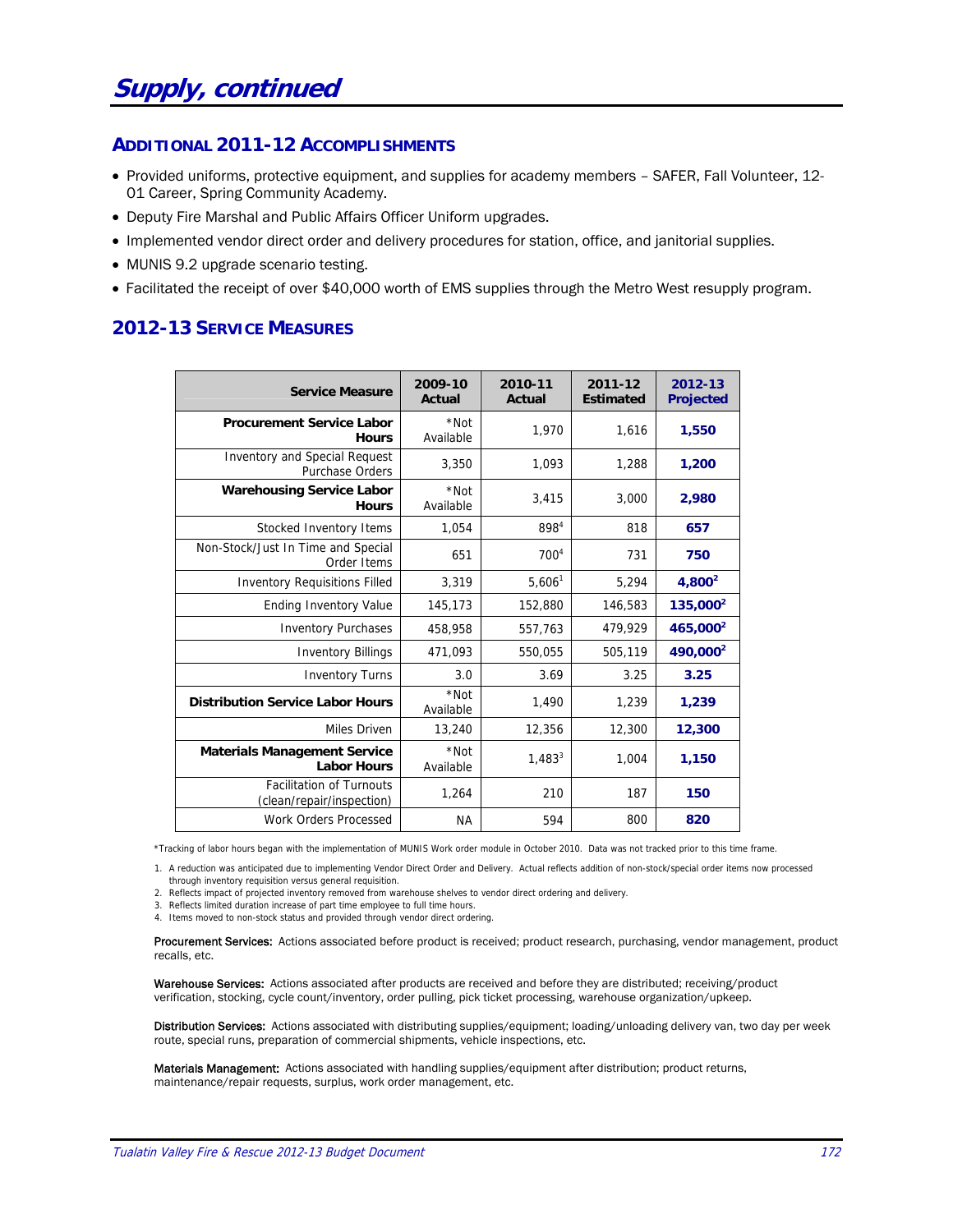## **2012-13 SERVICE MEASURES, CONTINUED**

• Strengthen and build partnerships within regional fire agencies and the business community to streamline delivery of services.

| Goal(s):         | VL VII                                                         |
|------------------|----------------------------------------------------------------|
| Service Tvpe(s): | Essential                                                      |
| Measured Bv:     | Use of contracts, common vendors and products, and advances in |
|                  | management of services provided.                               |

 Continue to update policies and procedures to align with MUNIS and implementation of Vendor Direct Order and Delivery methods.

| Goal(s):         | VI. VII                                                              |
|------------------|----------------------------------------------------------------------|
| Service Type(s): | Essential                                                            |
| Measured By:     | Communication to customers regarding the addition of new policies or |
|                  | changes made to existing policies.                                   |

 Provide management, maintenance, and tracking of PPE and turnouts to meet requirements set by the manufacturer, NFPA, OSHA, and District standards.

| Goal(s):         | IV. VII                                                                                                                                                                                                                                                     |
|------------------|-------------------------------------------------------------------------------------------------------------------------------------------------------------------------------------------------------------------------------------------------------------|
| Service Type(s): | Mandatory                                                                                                                                                                                                                                                   |
| Measured By:     | Access to current year repair and tracking history through a vendor's<br>database. Ability to access this database and make updates to PPE<br>status or condition. Use information to improve decision-making<br>regarding life and retirement of garments. |

Provide routine business and mission critical supplies and equipment to customers.

| Goal(s):         | VI. VII                                                               |
|------------------|-----------------------------------------------------------------------|
| Service Type(s): | Essential                                                             |
| Measured By:     | Meet customer's supply and equipment needs in an efficient and cost   |
|                  | effective manner utilizing vendor services and/or physical storing of |
|                  | inventory.                                                            |

### **2012-13 CHANGE STRATEGIES**

 Streamline organization of work order activity codes to capture resource utilization and opportunities for improvements to services.

| Goal(s)/Call(s) for Action: | VI/E. VII/D                                                                                                             |
|-----------------------------|-------------------------------------------------------------------------------------------------------------------------|
| <b>Budget Impact:</b>       | Increase required                                                                                                       |
| Duration:                   | Ongoing                                                                                                                 |
| <b>Budget Description:</b>  | Anticipate continued requirement of staff time as staff adjusts to the<br>maintenance and increased use of this module. |
| Partner(s):                 | Logistics, Finance                                                                                                      |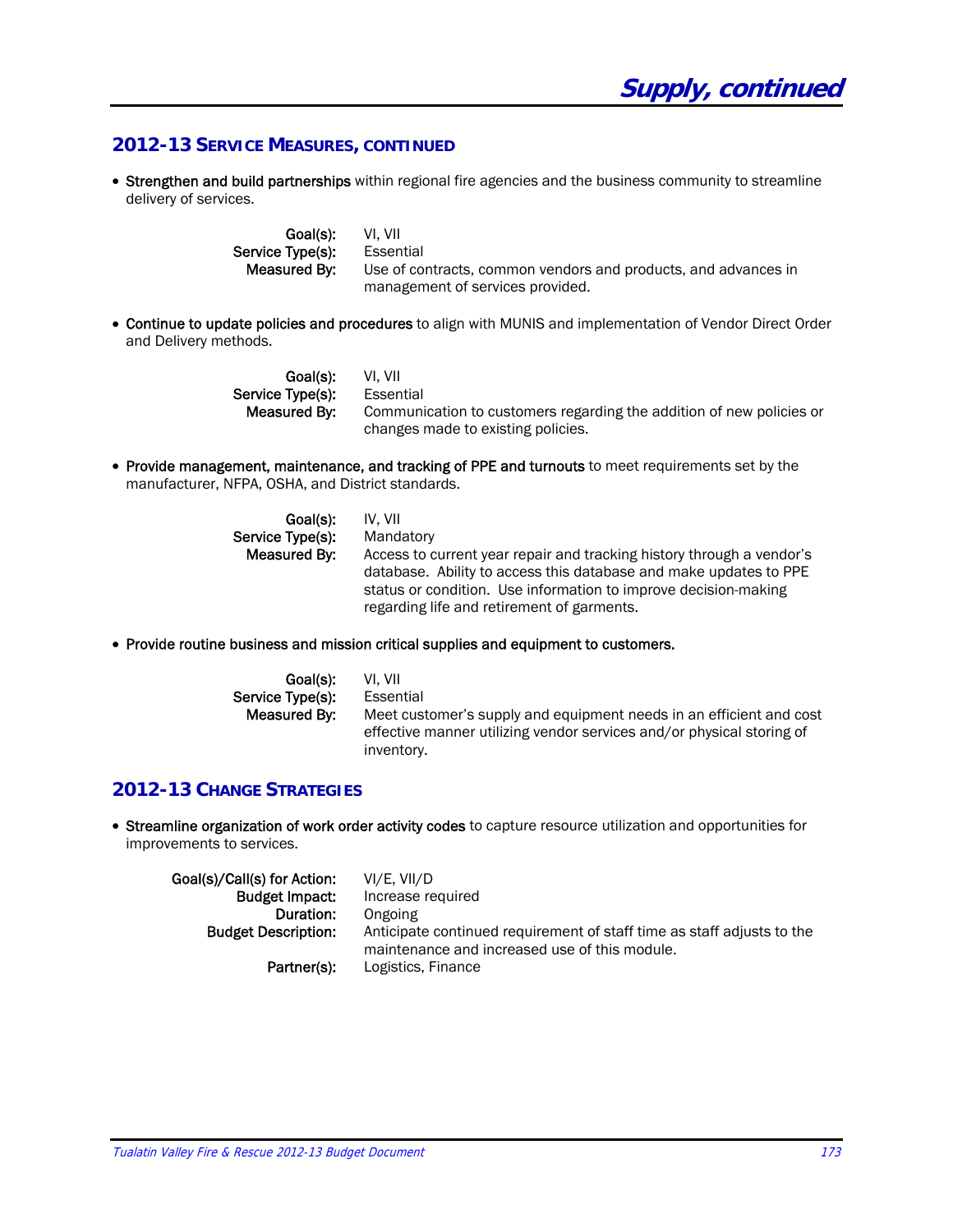# **2012-13 CHANGE STRATEGIES, CONTINUED**

• Explore the possibility of combining inventory management responsibilities within the Logistics Division .

| Goal(s)/Call(s) for Action:<br><b>Budget Impact:</b> | VI/C, VII/A and E<br>Resource neutral                                                                                                                                                                                                |
|------------------------------------------------------|--------------------------------------------------------------------------------------------------------------------------------------------------------------------------------------------------------------------------------------|
| Duration:                                            | Year 1 of 3                                                                                                                                                                                                                          |
| <b>Budget Description:</b>                           | The first year will focus on identifying opportunities to combine inventory<br>procurement and management within Logistics. Depending on the<br>outcome, subsequent years will focus on development, testing, and<br>implementation. |
| Partner(s):                                          | Supply, Fleet, Facilities, Information Technology, Communications,<br>Finance                                                                                                                                                        |
|                                                      | Evaluate benefits and opportunities to simplify and streamline ordering process for customers while<br>improving service and maintaining benefits realized through vendor direct ordering and delivery. A customer                   |

• Evaluate benefits and opportunities to simplify and streamline ordering process for customers while service position in Supply will provide a point of contact for the end user in support of the ordering system. This position will also allow for increased efficiency and consistency in procurement procedures, order management, and validation of coding within MUNIS. A major challenge of the current system is the complexity of ordering from multiple vendors and subsequent MUNIS entry; having a person available to assist the end-user and manage the order with an internal understanding will simplify the process while meeting procurement and materials management efficiencies within the Supply Departm ment. to<br>e<br>nce

Goal(s)/Call(s) for Action: Budg get Impact: Budget D escription: Duration: Partner(s): VI/4, VII/1, 2 2, 4 Increase req uired Year 1 of 1 Proof of concept, limited duration customer service/order assistanc position filled d. Logistics, Finance, Integrated Operations

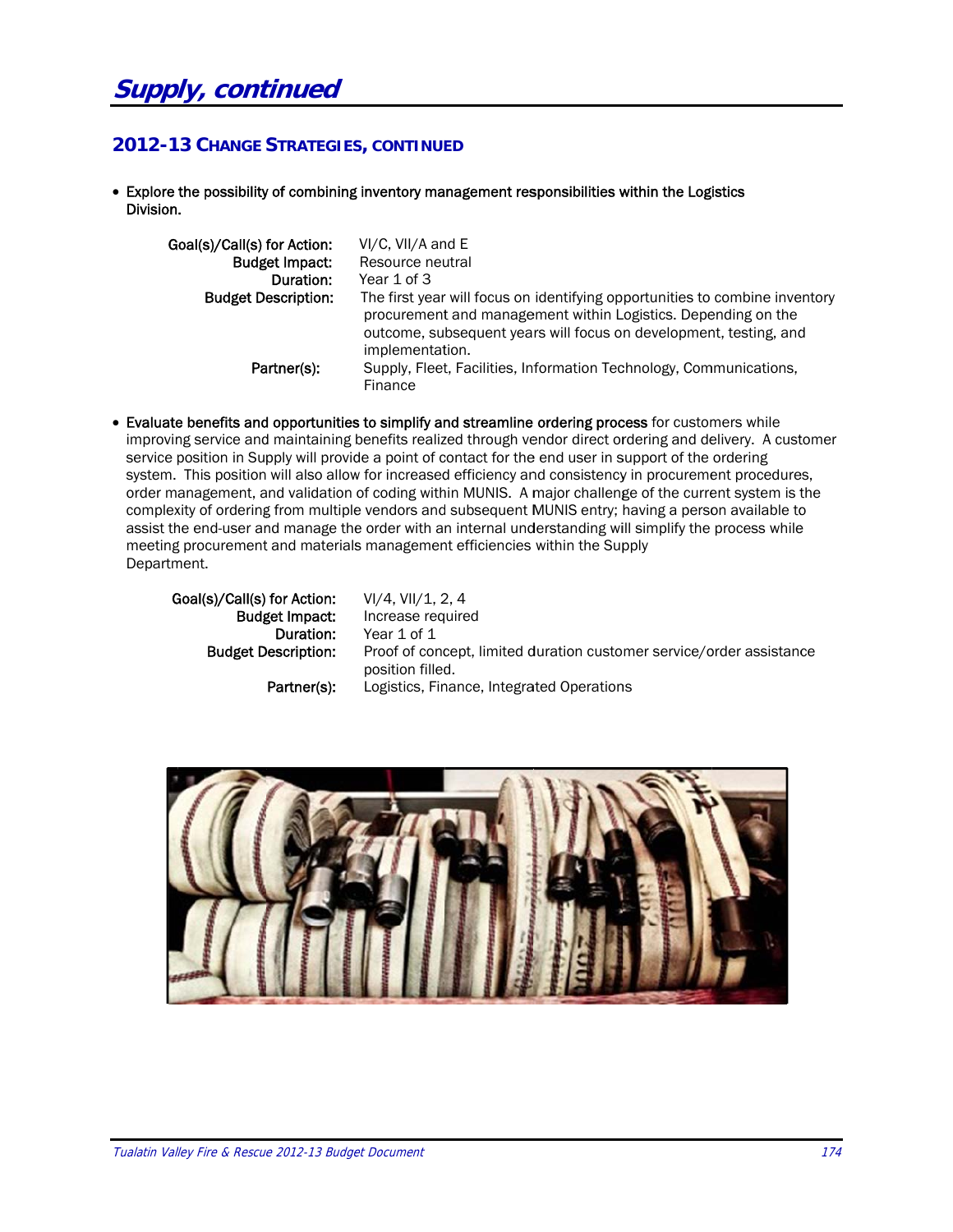|                                    |                            |                            |                                   |                                      | <b>Supply, continued</b>             |                                                   |
|------------------------------------|----------------------------|----------------------------|-----------------------------------|--------------------------------------|--------------------------------------|---------------------------------------------------|
|                                    | Actual<br>Prior<br>FY 2010 | Actual<br>Prior<br>FY 2011 | <b>Budget</b><br>Prior<br>FY 2012 | <b>Budget</b><br>Proposed<br>FY 2013 | <b>Budget</b><br>Approved<br>FY 2013 | <b>Budget</b><br><b>Adopted</b><br><b>FY 2013</b> |
| 10220 General Fund                 |                            |                            |                                   |                                      |                                      |                                                   |
| 5002 Salaries & Wages Nonunion     | 232,663                    | 238,711                    | 236,931                           | 288,401                              | 288,401                              | 288,401                                           |
| 5004 Vacation Taken Nonunion       | 14,840                     | 19,056                     | 23,278                            | 22,185                               | 22,185                               | 22,185                                            |
| 5006 Sick Taken Nonunion           | 5,464                      | 6,037                      |                                   | 4,437                                | 4,437                                | 4,437                                             |
| 5008 Personal Leave Taken Nonunion | 1,386                      | 1,519                      |                                   | 1,902                                | 1,902                                | 1,902                                             |
| 5010 Comp Taken Nonunion           | 1,069                      | 886                        |                                   |                                      |                                      |                                                   |
| 5015 Vacation Sold                 | 4,915                      | 569                        | 4,974                             | 7,618                                | 7,618                                | 7,618                                             |
| 5021 Deferred Comp Match Nonunion  | 3,782                      | 4,215                      | 9,053                             | 12,677                               | 12,677                               | 12,677                                            |
| 5054 Other/FTO Premium             |                            |                            |                                   | 104                                  | 104                                  | 104                                               |
| 5121 Overtime Nonunion             | 10,597                     | 8,387                      | 7,000                             | 7,000                                | 7,000                                | 7,000                                             |
| 5201 PERS Taxes                    | 51,369                     | 51,955                     | 54,328                            | 68,727                               | 68,727                               | 68,727                                            |
| 5203 FICA/MEDI                     | 20,057                     | 20,512                     | 21,515                            | 26,341                               | 26,341                               | 26,341                                            |
| 5206 Worker's Comp                 | 3,544                      | 4,640                      | 7,031                             | 6,198                                | 6,198                                | 6,198                                             |
| 5207 TriMet/Wilsonville Tax        | 1,775                      | 1,864                      | 1,946                             | 2,416                                | 2,416                                | 2,416                                             |
| 5208 OR Worker's Benefit Fund Tax  | 131                        | 127                        | 159                               | 194                                  | 194                                  | 194                                               |
| 5211 Medical Ins Nonunion          | 33,417                     | 32,508                     | 35,618                            | 41,723                               | 41,723                               | 41,723                                            |
| 5221 Post Retire Ins Nonunion      | 4,425                      | 4,500                      | 4,050                             | 4,500                                | 4,500                                | 4,500                                             |
| 5230 Dental Ins Nonunion           | 4,328                      | 4,120                      | 4,514                             | 5,284                                | 5,284                                | 5,284                                             |
| 5240 Life/Disability Insurance     | 3,210                      | 2,955                      | 3,347                             | 4,859                                | 4,859                                | 4,859                                             |
| 5270 Uniform Allowance             | 51,357                     | 319                        | 900                               | 625                                  | 625                                  | 625                                               |
| 5290 Employee Tuition Reimburse    | 958                        | 1,083                      | 1,215                             | 1,080                                | 1,080                                | 1,080                                             |
| <b>Total Personnel Services</b>    |                            | 403,963                    |                                   |                                      |                                      |                                                   |
|                                    | 449,289                    |                            | 415,859                           | 506,271                              | 506,271                              | 506,271                                           |
| 5300 Office Supplies               | 789                        | 439                        | 1,000                             | 800                                  | 800                                  | 800                                               |
| 5301 Special Department Supplies   | 2,174                      | 1,259                      | 4,200                             | 2,200                                | 2,200                                | 3,760                                             |
| 5305 Fire Extinguisher             | 52                         |                            | 60                                | 200                                  | 200                                  | 200                                               |
| 5320 EMS Supplies                  | 84                         |                            |                                   |                                      |                                      |                                                   |
| 5321 Fire Fighting Supplies        | 32,178                     |                            | 18,330                            | 9,530                                | 9,530                                | 9,530                                             |
| 5325 Protective Clothing           | 21,531                     | 104                        |                                   |                                      |                                      |                                                   |
| 5330 Noncapital Furniture & Equip  | 1,514                      | 2,135                      | 730                               | 130                                  | 130                                  | 130                                               |
| 5350 Apparatus Fuel/Lubricants     | 4,457                      | 4,926                      | 8,500                             | 8,500                                | 8,500                                | 8,500                                             |
| 5361 M&R Bldg/Bldg Equip & Improv  | 3,804                      | 751                        | 11,694                            | 14,620                               | 14,620                               | 14,620                                            |
| 5365 M&R Firefight Equip           | 21,673                     | 377                        | 400                               | 500                                  | 500                                  | 500                                               |
| 5367 M&R Office Equip              | 1,103                      | 1,240                      | 1,344                             | 1,344                                | 1,344                                | 1,344                                             |
| 5415 Printing                      | 112                        |                            | 75                                | 75                                   | 75                                   | 75                                                |
| 5416 Custodial & Bldg Services     |                            |                            | 2,696                             | 2,606                                | 2,606                                | 2,606                                             |
| 5417 Temporary Services            | 26,519                     | 36,448                     | 24,000                            | 6,600                                | 6,600                                | 6,600                                             |
| 5432 Natural Gas                   | 5,022                      | 5,408                      | 4,000                             | 4,000                                | 4,000                                | 4,000                                             |
| 5433 Electricity                   | 6,339                      | 5,482                      | 6,500                             | 6,790                                | 6,790                                | 6,790                                             |
| 5434 Water/Sewer                   | 3,496                      | 3,766                      | 4,000                             | 4,500                                | 4,500                                | 4,500                                             |
| 5436 Garbage                       | 1,424                      | 1,331                      | 2,800                             | 3,075                                | 3,075                                | 3,075                                             |
| 5461 External Training             | 39                         | 380                        | 1,195                             | 1,495                                | 1,495                                | 1,495                                             |
| 5462 Travel and Per Diem           | 132                        |                            | 90                                | 50                                   | 50                                   | 50                                                |
| 5484 Postage UPS & Shipping        | 2,731                      | 1,673                      | 4,779                             | 2,379                                | 2,379                                | 2,379                                             |
| 5500 Dues & Subscriptions          | 1,560                      | 1,315                      | 555                               | 555                                  | 555                                  | 555                                               |
| 5570 Misc Business Exp             | 138                        | 63                         | 300                               | 300                                  | 300                                  | 300                                               |
| 5573 Inventory Over/Short/Obsolete | (3,809)                    | (787)                      | 5,000                             | 5,000                                | 5,000                                | 5,000                                             |